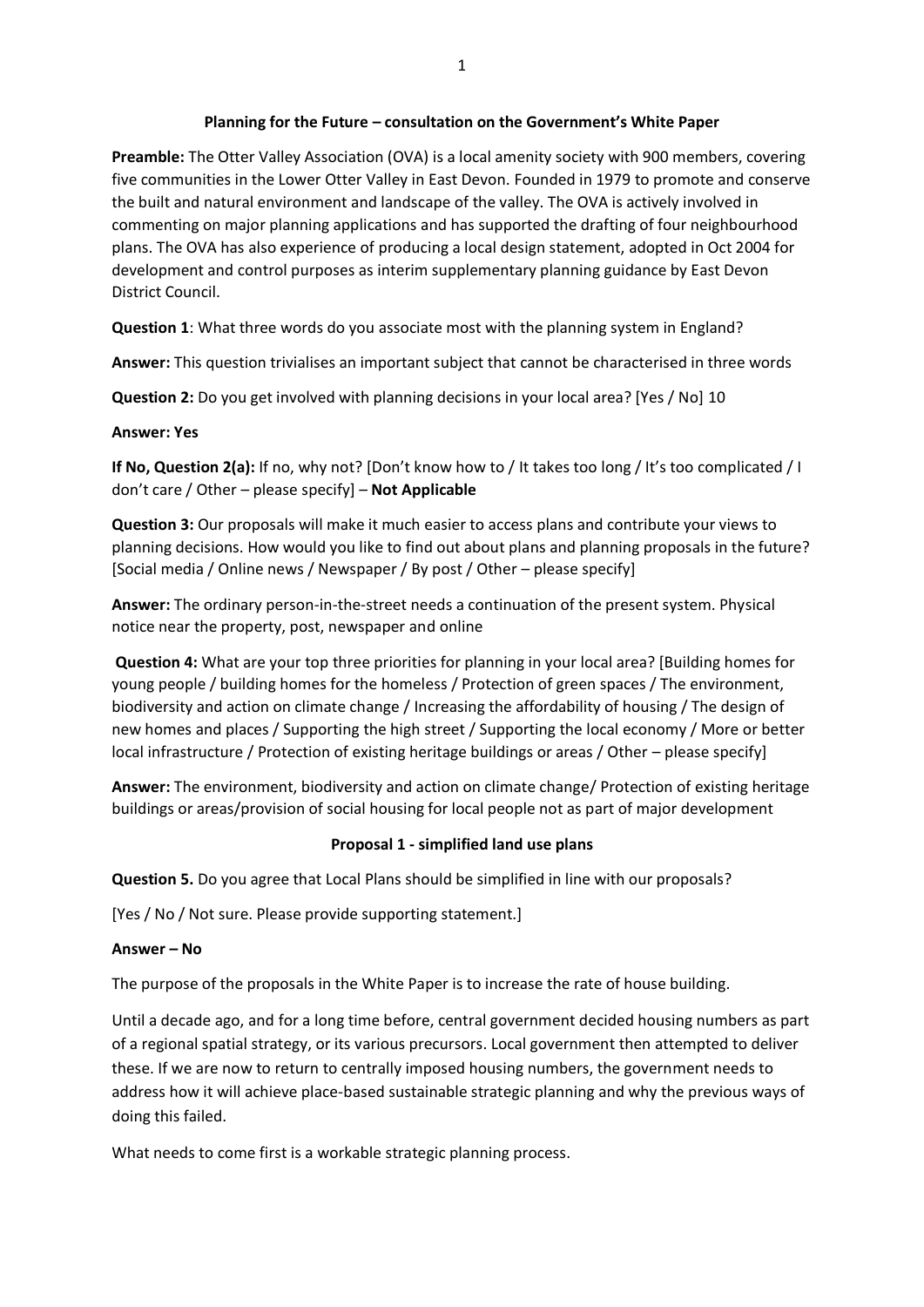It is our belief that without any idea of how the following topics of sustainable growth are to be integrated into the spatial planning of overall housing numbers, the policies in the White Paper will meet the same fate as Regional Spatial Strategies (2004 to 2010). These topics are: climate change; health and wellbeing; natural environment; regional economic growth; infrastructure provision including transport; levelling up - a particular worry in our seaside communities; prioritising investment and last, but not least, local democratic input and scrutiny.

The White Paper proposes a "Zoning" approach followed by permission in principle to develop. However this appears to be overly simplistic and does not reflect the local characteristics and circumstances that make many of the differing parts of England locally distinct. Dividing the whole country into just three zones is clearly ridiculous. How can Devon's capital city, Exeter, be divided into the same three zones that cover a small rural village in East Devon, population 750, only ten miles away with no commercial areas? The virtue of the current system is that it allows for local plan policy to identify and distinguish differing spatial areas on account of the range of factors that are relevant to them and in so doing can highlight specific concerns. What is proposed is a blunt policy tool that does not allow for more nuanced and locally specific considerations to be taken into account. E.G. In what zone would agricultural land be placed?

Zoning in other countries typically use far more than these. New York, one of the earliest examples in the twentieth century, has 34 residential and 10 commercial zones.

## **Proposal 2 - Development management policies**

**Question 6.** Do you agree with our proposals for streamlining the development management content of Local Plans, and setting out general development management policies nationally?

[Yes / No / Not sure. Please provide supporting statement.]

### **Answer – No**

It is important that local authorities retain the ability to have local policies where there are locally specific issues that cannot be adequately addressed by national policy and that there is suitable consultation on the national development management policies. The White Paper appears to signal the end of Localism.

### **Proposal 3 - Sustainable development test**

**Question 7(a).** Do you agree with our proposals to replace existing legal and policy tests for Local Plans with a consolidated test of "sustainable development", which would include consideration of environmental impact?

[Yes / No / Not sure. Please provide supporting statement.]

### **Answer – No**

Sustainability was at the heart of the NPPF.

A fundamental problem of the white paper is that it quite simply does not provide any detail of what a consolidated sustainability test could look like or may contain. In rural areas where access to public transport and medical services can be sparse, this problem is acute. There is a need to consider and weigh-up social, environmental and economic considerations in a structured, logical and consistent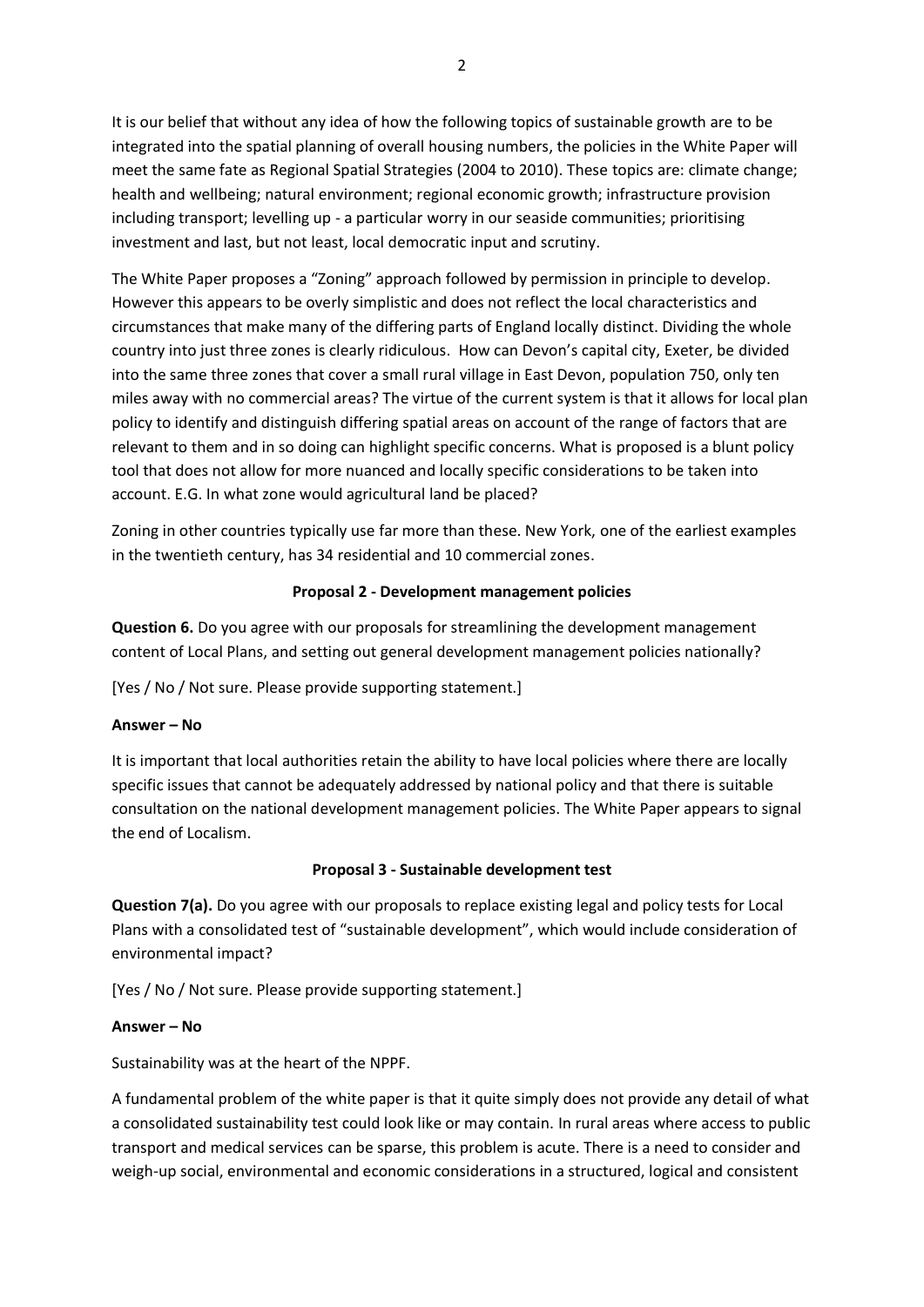manner noting the importance of both short, and more importantly, long-term time horizons e.g what infrastructure investment is planned. This is why we comment in our answer to question 5 on the need for a proper strategic plan to underpin any major growth in house building.

Two thirds of East Devon are covered by AONB designation, it also includes the European designated SSSI pebble bed heaths. These sites are at risk from the increase in footfall generated by increased housing. They are already surrounded by a 400 m total exclusion ban on any building and our local authority is required to find suitable alternative green space in mitigation for development already planned. The undesignated one third includes some of the best agricultural land. As we mention later, Grade 1 agricultural land has already been sacrificed for a new town of 20,000.

**Question 7(b).** How could strategic, cross-boundary issues be best planned for in the absence of a formal Duty to Cooperate? (Requires narrative response).

### **Answer –**

The government's approach throughout this White Paper appears to be to end localism and recentralise planning decisions through centrally set housing numbers, national design guides and codes, standardised development management policies etc.

As we have mentioned in our answer to question 5 there does not appear to be any strategy for accommodating growth in England. The formulaic approach to housing numbers leads to massive growth in the south and yet in many places in the so called "northern powerhouse" housing targets will be reduced. This does not appear to align with any form of strategy for growth or government thinking on supporting the redevelopment of northern England. It shows that no thought has been given to where and how in England this growth can best be accommodated. It is these nationwide and regional decisions that are what the government need to be leading on and leave local government to the detail of delivering the government set strategy through local level policy making.

The OVA has actively supported local communities in the drafting of neighbourhood plans. We see the localism agenda as having successfully engaged communities and enabled people to get involved in planning in a way never before seen. To now impose national housing targets, nationally set design codes and development management policies on our communities is retrogressive and will be deeply unpopular.

Neighbouring Local Authorities will always have a need to co-operate to enable co-ordinated plan making and infrastructure delivery, whether there is a duty to do it or not. The current emphasis on cooperation is needed to replace the absence of overall spatial planning.

# **Proposal 4 - Standard method for establishing housing requirement**

**Question 8(a).** Do you agree that a standard method for establishing housing requirements (that takes into account constraints) should be introduced?

[Yes / No / Not sure. Please provide supporting statement.]

### **Answer – No**

We answer this question by discussing the flaws of the proposed approach under two headings: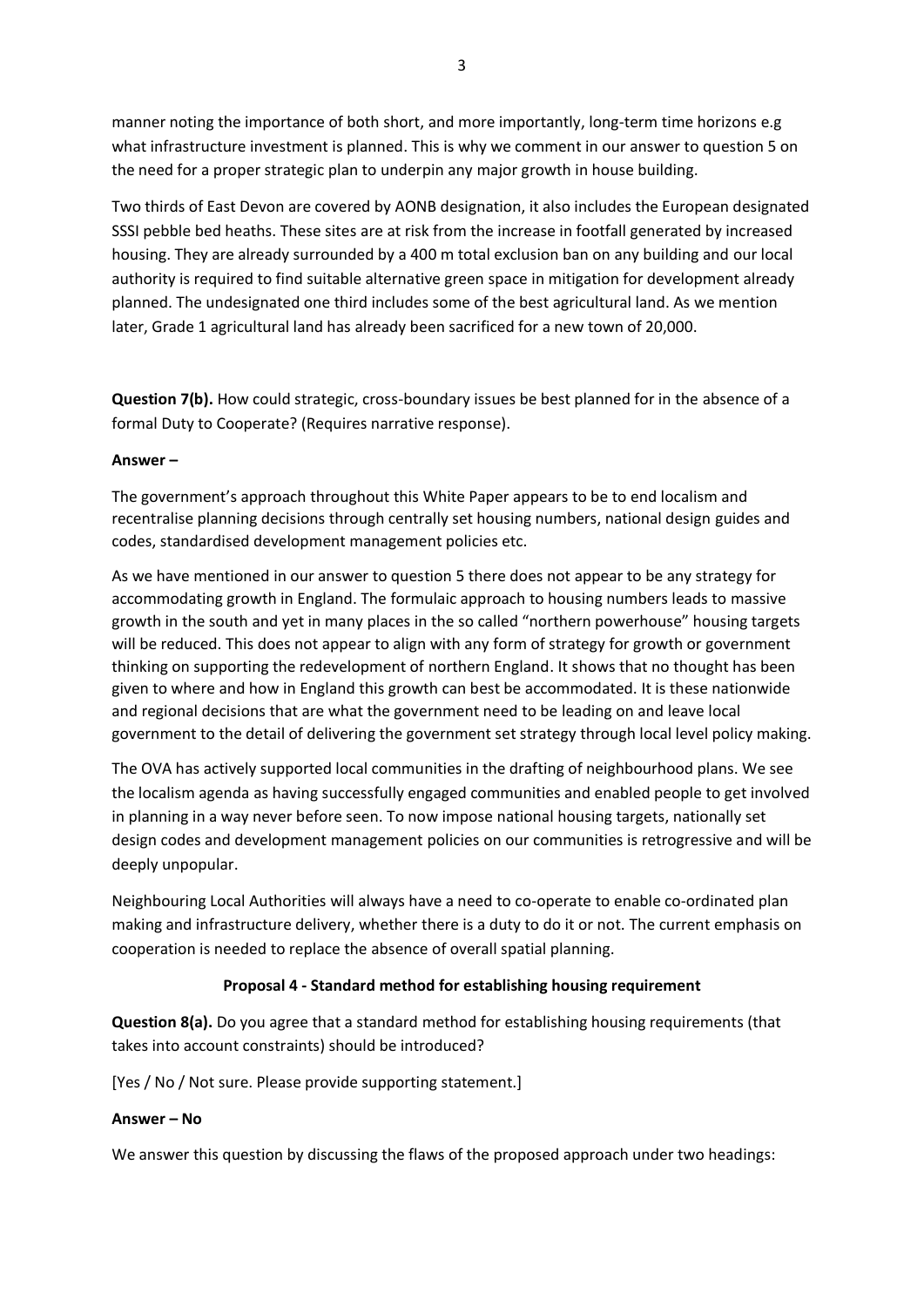1. Is the simplistic: build more houses equals greater affordability logic appropriate?

2. Does the algorithm pass the sanity check i.e. does it produce sensible and sustainable answers when realistic number are feed into it?

## **1. The logic: will further increases in house building make them more affordable?**

East Devon is an attractive place for retirement so house prices are influenced by the relative affluence of potential retirees who can out bid the relatively low paid local house purchaser. In East Devon the 65+ population has reached 30%, and locally (e.g. in Sidmouth and Seaton) 40%. The figure for England is around 17%. We already have a significant proportion of second home owners hollowing out communities. The 2018 ONS comparison of median weekly earnings of those in full time employment shows employees in East Devon on £476, where the national average is £569. HMRC data, however, may reflect more accurately the impact of seasonal work: the average employee in East Devon took home £19,100 before tax in FY 2016/17. The median income across the UK is 24% more at £23,600. Our fear is that the service based economy in East Devon will be badly hit in the post Covid 19 economic conditions and comparative wages will fall further.

An extensive study conducted by CPRE Devon in 2018 provides us with the ratio of lower quartile house prices to lower quartile earnings (the commonly used measure of affordability). The Devon average is 8.4 (England 7.2) and the East Devon average has been consistently over 10 for the last decade, despite the fact, explained below, that we have a local plan built on an assumption of job growth that hasn't materialised

The Devon CPRE study also shows that 35% more houses are planned over the next 10 years than are required for anticipated population growth and inward migration. Most of these will be built on high quality agricultural green field sites. New-build homes, on average, cost more than existing homes. The average priced new build is 18%, and a lower quartile new build is 27% more expensive than an existing home.

There is no "planning blight" in Devon, especially not in East Devon. The evidence points to the fact that the private sector has not been able or willing to build the affordable homes needed. Subsequent viability assessments have often led to the loss of the affordables promised at the time of planning approval.

For example, at the start of the East Devon local planning process in 2011, the Budleigh Salterton Town Council agreed to re-designate a site outside the Built-Up Area Boundary, but within the protected AONB, the primary objective of the scheme to provide affordable housing for local people, but with some open market houses needed to keep the cost of the affordable houses down. The provision of 62 houses, with 42 of these to be affordable, was approved by the council with assurances from the developer that funding was available. These 42 affordables were reduced to 24 in 2016 and then to just 5 in 2018. This is not an isolated case.

Low earnings are the major factor in affordability. We are building plenty of houses but not the right sort in the right places. We believe that developers control the price through controlling the build out rate (see below).

Much more attention should be given to Government actions and interventions that could be relevant in establishing a more equitable housing market. Building more houses is likely to have a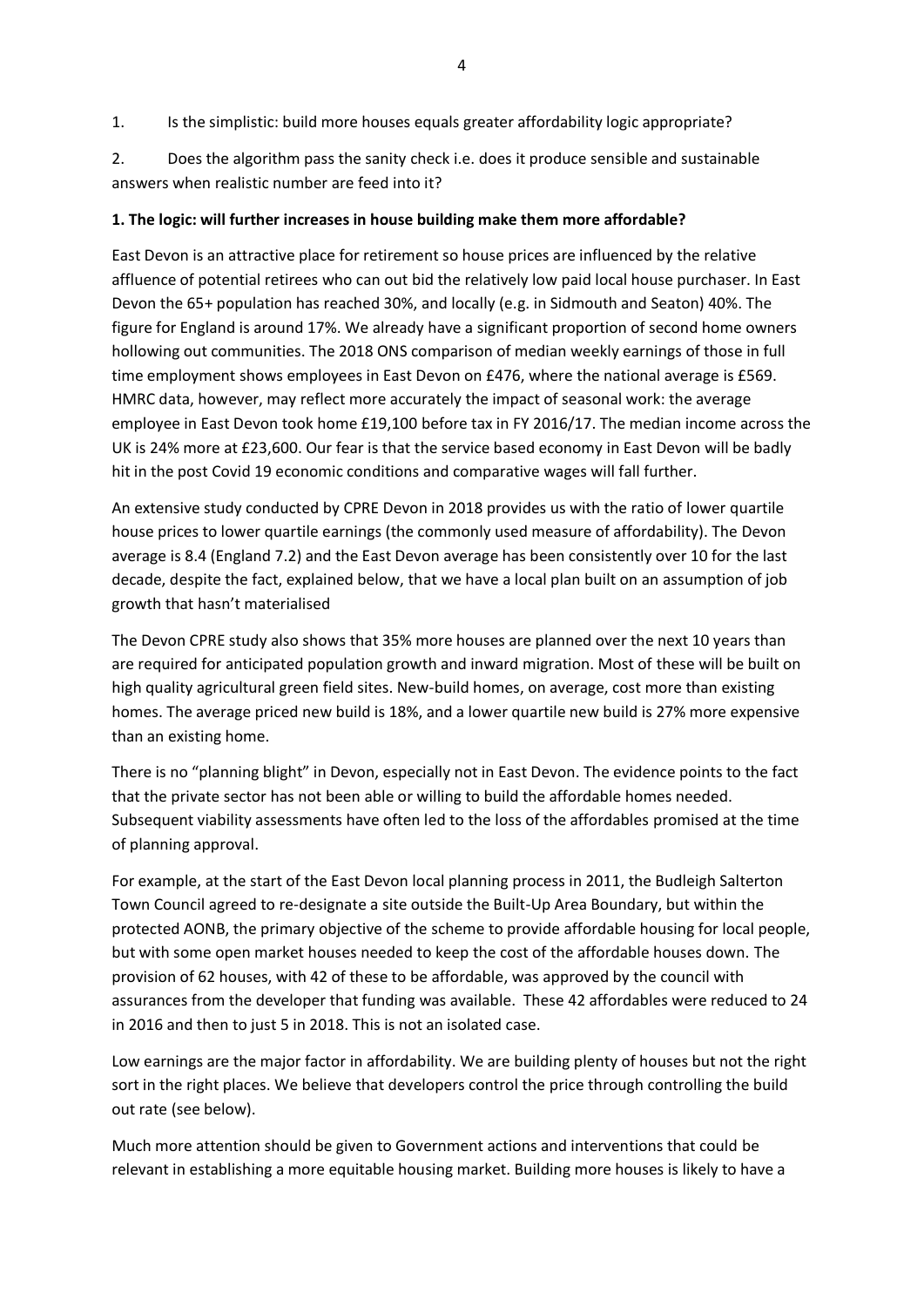negligible impact on houses prices compared to other interventions the Government could undertake. The comparative cost of renting should also be taken into account in determining appropriate levels of house building.

## We quote from Sir Oliver Letwin, March 2018:

*"The fundamental driver of build out rates once detailed planning permission is granted for large sites appears to be the 'absorption rate' – the rate at which newly constructed homes can be sold into (or are believed by the house-builder to be able to be sold successfully into) the local market without materially disturbing the market price. The absorption rate of homes sold on the site appears, in turn, to be largely determined at present by the type of home being constructed (when 'type' includes size, design, context and tenure) and the pricing of the new homes built. The principal reason why house-builders are in a position to exercise control over these key drivers of sales rates appears to be that there are limited opportunities for rivals to enter large sites and compete for customers by offering different types of homes at different price-points and with different tenures."*

### **2. Does the algorithm pass the sanity check?**

East Devon's local plan 2013 to 2031 was adopted in 2016. Housing needs are based on an aggressive jobs led growth scenario. This assumes the creation of 950 jobs/year compared to 200- 234 jobs/year estimated from demographic trends, inward migration etc. Data published by EDDC in 2019 indicate average full-time equivalent job growth of only 260 jobs/year. These jobs haven't materialised so planning permissions are running well ahead of those needed for job growth. This is unsustainable. It will lead to a slowing of the build out rate; increased commuting for those looking for work; and an increase in second home ownership and retirement migration.

Two thirds of East Devon are covered by AONB protected landscape designation meaning that land for the majority of all new housing has to be found from the remaining one third much of which is either in the local river flood plains or is agricultural land.

Just over ten years ago the people of East Devon were persuaded that to build a new town (Cranbrook) on GRADE 1 AGRICULTURAL LAND on the north western edge of the District. The premise was that this sacrifice would account for population growth for the foreseeable future in the district. It started at aiming for a population of 2,900 in 2012 and is now projected to reach 22,000 eventually, swallowing up nearby rural villages in the process. By growth the historic towns of along the eastern bank of the river Exe have now merged into a solid commuter belt stretching from the sea at Exmouth to Exeter.

According to Litchfields the algorithm will impose a 70% increase in this already over inflated housing target at a time of post Covid-19 economic recession. Sadly, Covid-19 will have had a catastrophic impact on our local economy 86% of which is based on service industries such as tourism and hospitality.

This level of increase is simply not a credible prediction and much less so a credible policy response when it comes to planning for housing provision. A notable point as the Government does not have a plan for England and less so one that is open to scrutiny or challenge through plan making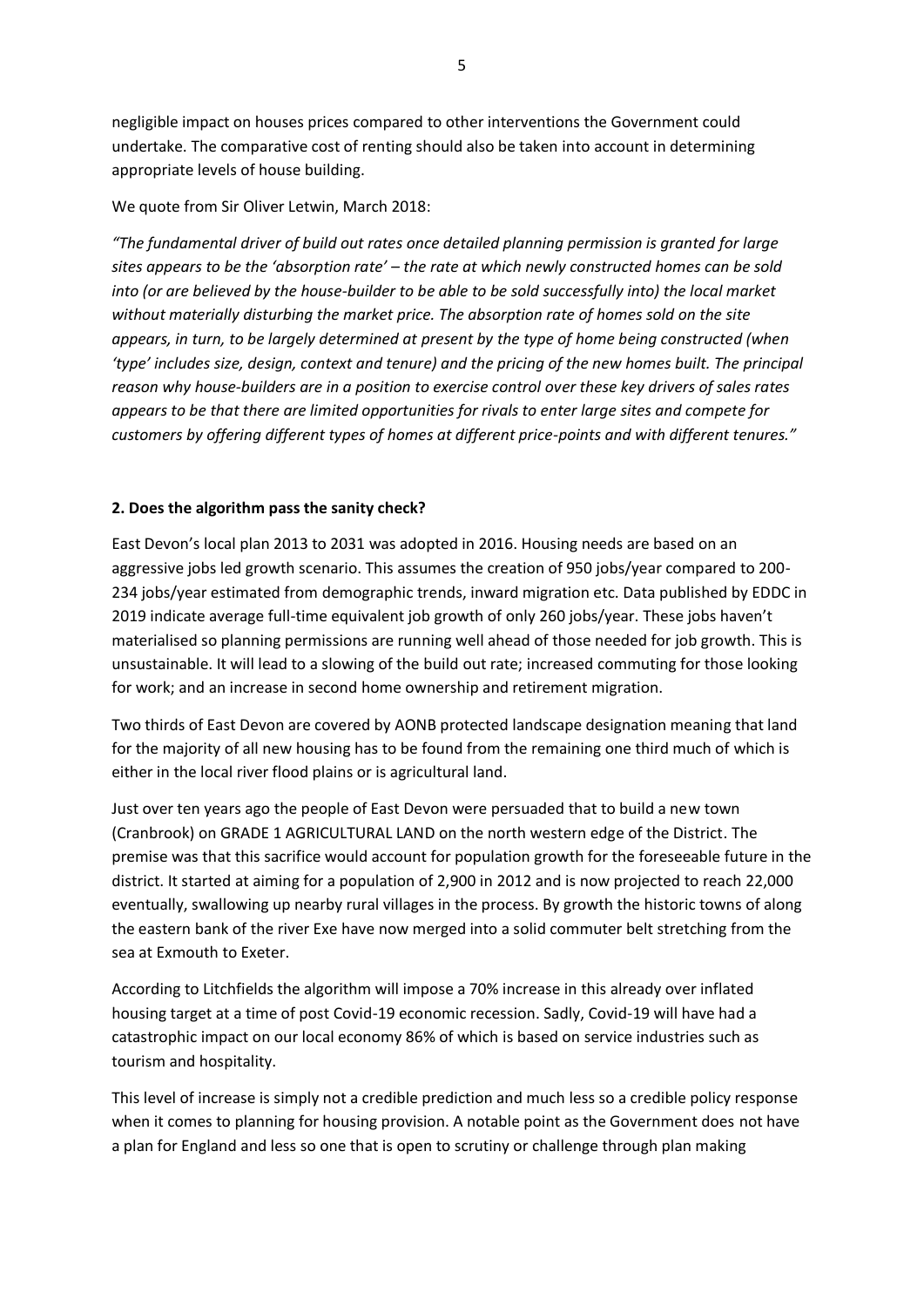mechanisms. Should the Government seriously consider that these kinds of increases are sensible they should set them out in a plan under a mechanism that is open to testing and challenge.

**Question 8(b).** Do you agree that affordability and the extent of existing urban areas are appropriate indicators of the quantity of development to be accommodated?

[Yes / No / Not sure. Please provide supporting statement.]

## **Answer – No**

Supporting statement to the response

The fundamental problem of using affordability as an indicator of levels of need for future house building is that it is neither a good nor appropriate indicator. It based on simplistic economic concepts that assume an idealised "perfect market" operates when clearly it does not. Local evidence, see answer to question 8(a), is that increasing the supply of homes is not an effective way to reduce their price. Changes to interest rates or wages, for example, are far more meaningful matters to address in order to make housing more affordable to those wishing to rent or buy a property. Furthermore, even if affordability had greater credibility, in principle, to inform future levels of house building need the proposed standard methodology is remarkably crude and it generates housing requirement levels that in some areas bear no relationship with any reasonable assessment of need.

Looking at the extent of urban areas, or how many people live there already, and increasing the size by an amount derived by a price comparison algorithm would be a very crude tool to use when looking at suitability and appropriateness for development. To look to the current size as a key determinant of an appropriate future size misses the whole point of planning. We need a logical, reasoned assessment, to create a place-making agenda in association with meeting community needs and aspirations that go alongside it. The proposed approach just leads to the continuation of previous trends of growth rather than looking holistically at England and where growth could best be accommodated and how the best outcomes for the nation could be achieved. The current approach will simply continue to cram growth in the increasingly crowded and constrained south rather than supporting the economic growth of northern areas. I.e. we are back to the need for a strategic plan.

# **Proposal 5– routes to gaining permission to build in growth areas, renewal areas and protected areas**

**Question 9(a).** Do you agree that there should be automatic outline permission for areas for substantial development (Growth areas) with faster routes for detailed consent?

[Yes / No / Not sure. Please provide supporting statement.]

### **Answer –No**

The OVA reviews most major planning applications in its area. Increasingly these have used the outline planning permission route which is the precursor to the automatic permissions mentioned in the question. We have found this profoundly unsatisfactory for the following reasons.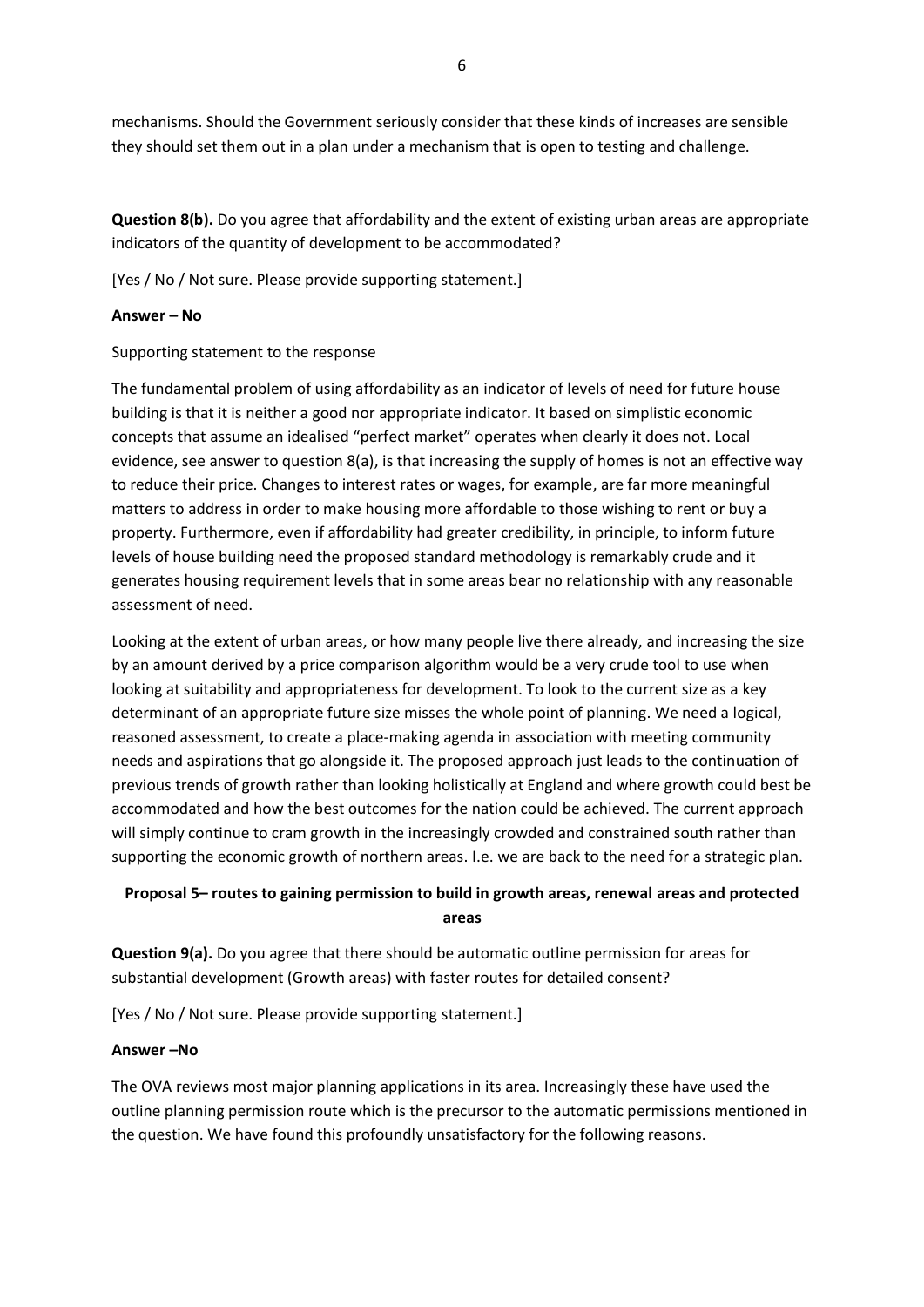Our experience is that developers, even on the small scale, game the system by seeking approval of outline schemes promising a significant number of affordable housing and infrastructure. Having obtained permission the developer subsequently pleads poverty and revises downwards eg. King Alfred's Way, Newton Poppleford outside the BUAB but within the AONB. The promised medical centre has gone for housing and the affordable housing numbers been reduced.

Here is another example. At the start of the East Devon local planning process in 2011, the Budleigh Salterton Town Council agreed to re-designate a site outside the Built-Up Area Boundary, but within the protected AONB, for building. The primary objective of the scheme was to provide affordable housing for local people, but with some open market houses needed to keep the cost of the affordable houses down. 62 houses with 42 of these to be affordable was approved by the council with assurances from the developer that funding was available. These 42 affordables were reduced to 24 in 2016 and then to just 5 in 2018.

Just over ten years ago the people of East Devon were persuaded to agree to build a new town (Cranbrook) on Grade 1 Agricultural Land on the north western edge of the District that would account for population growth for the foreseeable future in the district. It started at aiming for a population of 2,900 in 2012 and is now projected to reach 22,000 eventually, swallowing up nearby rural villages in the process. By growth, the historic towns along the eastern bank of the river Exe have now merged into a solid commuter belt stretching from the sea at Exmouth to Exeter.

Originally, the new town was to have been "planned" by East Devon District Council but the government of the day decided that Cranbrook should become an example of a "developer led" community. Demonstrably, this has not been a success. After eight years it remains a housing estate with no town centre or associated facilities. From a commercial point of view, investment in the town centre will always command a low priority.

**Question 9(b).** Do you agree with our proposals above for the consent arrangements for Renewal and Protected areas?

[Yes / No / Not sure. Please provide supporting statement.]

### **Answer – No**

These proposals don't simplify anything.

**Question 9(c).** Do you think there is a case for allowing new settlements to be brought forward under the Nationally Significant Infrastructure Projects regime?

[Yes / No / Not sure. Please provide supporting statement.]

### **Answer – No**

East Devon District Council, in their response to this question say: "Our experience of developing Cranbrook new town in East Devon has shown how very difficult it is to get community acceptance of a new settlement being built when it is imposed on the existing residents from above. It is vitally important that local communities are fully engaged in new settlements in their locality from inception through to delivery and in order to achieve this it is important that they brought forward by their local council with local representatives fully engaged in the work and able to guide the form and scale of the development.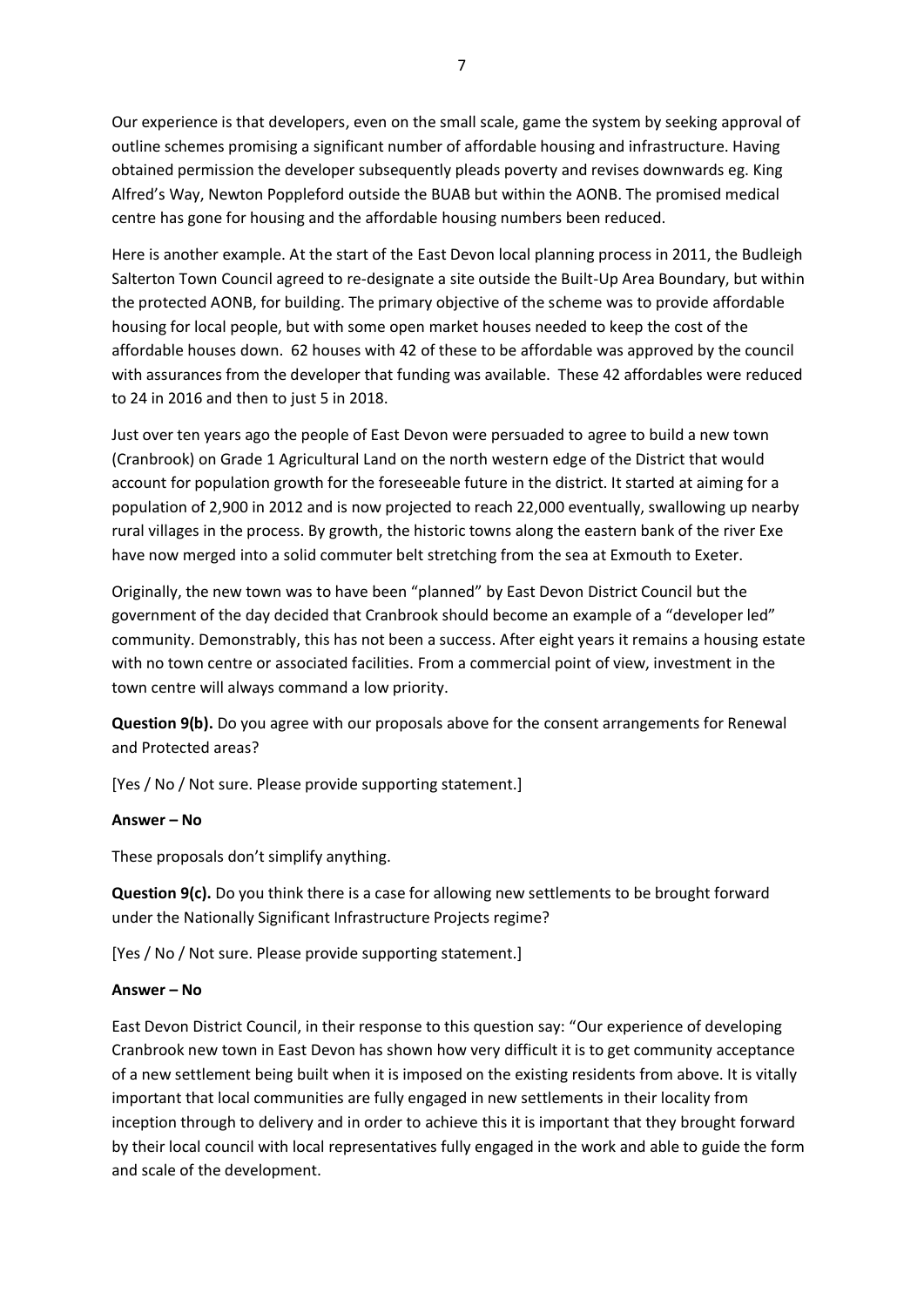Intervention from above at the national level is unnecessary to get new communities built when incentivising local councils to bring them forward in a form that they would be content with is a far more acceptable strategy. If sufficient funding were available to deliver high quality new communities that will genuinely meet local housing needs with the required infrastructure being delivered upfront then there would be much more support for new communities. Locally led development corporations provide a route for local authorities who are willing to do this and greater government support for this approach and funding to help authorities to deliver through this route would be a far more acceptable way of delivering new communities."

We agree with their observation and would emphasise the need for high quality housing that genuinely meets local needs with the required infrastructure being delivered up front.

East Devon has a low wage economy (£19,100 before tax in FY 2016/17 see our evidence in question 8(a)). Our concern is that the White Paper simply does not discuss how social housing can be provided for people on wages as low as this.

**Question 10.** Do you agree with our proposals to make decision-making faster and more certain?

[Yes / No / Not sure. Please provide supporting statement.]

### **Answer – No**

Recent attempts at streamlining the system have only made matters worse. Permitted development, for example, which allows development within set criteria without planning approval, has led locally to abuse. We have already given examples in our answers to question 9(a).

We welcome the use of technology but it will always have its limitations and it is difficult to see how technology could make many of the subjective judgements that planning officers are routinely required to make when considering the impacts of developments and the views of residents. Planning is not and never could be a simple tick box exercise of assessment against a rule book. Many parts of East Devon do not yet benefit from high speed broadband and many struggle with using the existing technology used for planning applications through the planning on-line system and downloading plans.

There should not be any heavy reliance on technology and algorithms to help decide whether a planning proposal meets the requirements of a design code. This is likely to result in a uniformity of development which would not meet the aims of building beautifully. Quality will only be achieved through the appropriate interpretation of design codes, subject to independent scrutiny by LAs and the local community. Planning is not and never could be a simple tick box exercise of assessment against a rule book.

Making the 8 and 13 week targets absolute requirements or introducing fee returns or deemed consents will deny the local community any form of meaningful engagement, another blow to "Localism".

### **Proposal 7 - Standardising Local Plans**

**Question 11.** Do you agree with our proposals for accessible, web-based Local Plans?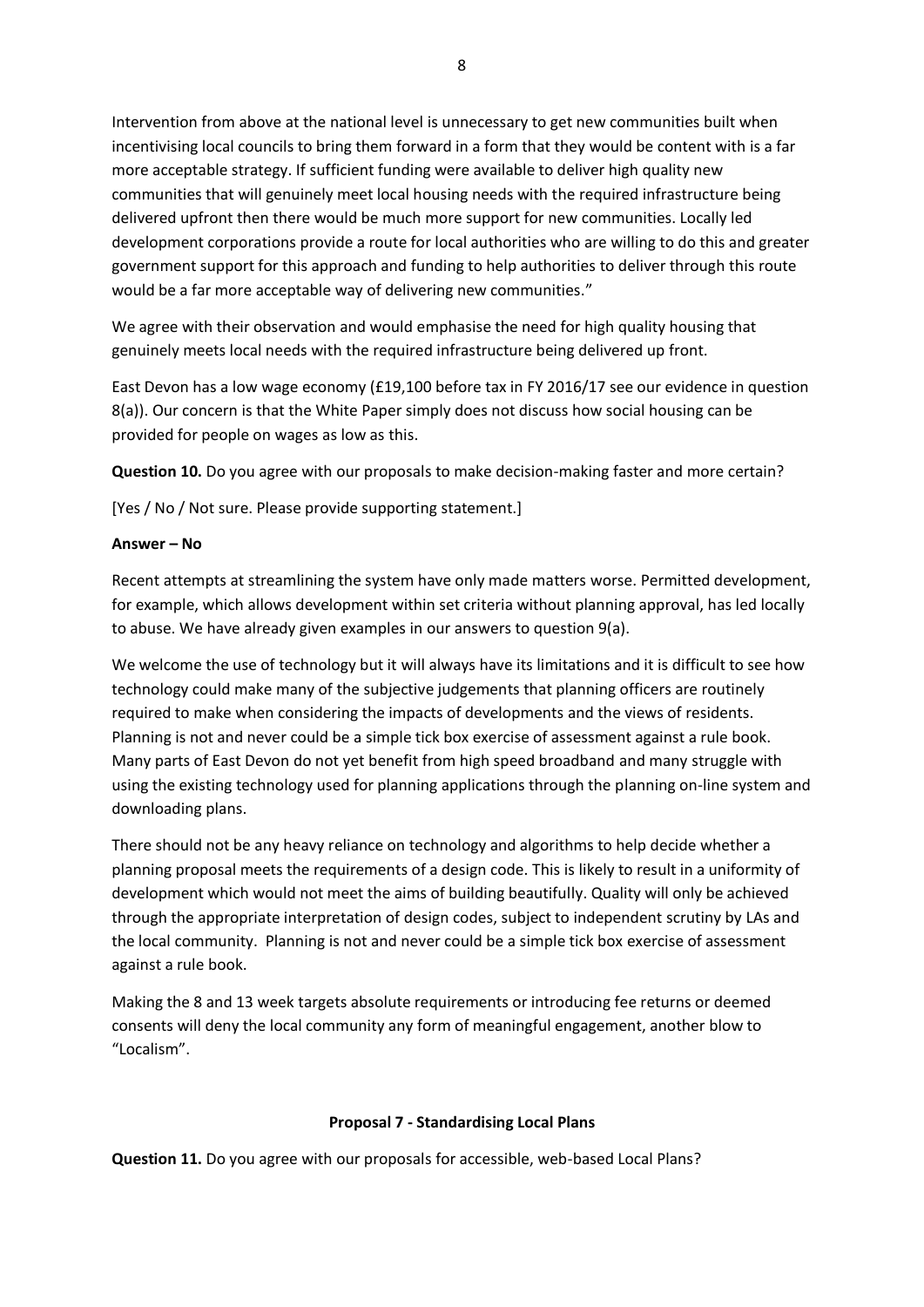[Yes / No / Not sure. Please provide supporting statement.]

## **Answer – Yes**

Use of digital and social media should certainly be considered as an essential part of engagement and consultation. However, engagement and consultation activities also need to be inclusive, including for people with limited or no access to IT. Digital technologies are good at supporting quick communication between citizens, planners and decision makers are now operating. Ultimately both traditional and modern interactive approaches will need to be taken in order to engage all groups in society

# **Proposal 8 - 30 month timetable for Local Plan production**

**Question 12.** Do you agree with our proposals for a 30 month statutory timescale for the production of Local Plans?

[Yes / No / Not sure. Please provide supporting statement.]

## **Answer – No**

Public trust must be at the forefront of planning if it is to have any chance of public acceptance. This can only be achieved by adequate consultation. Without further details about the proposed process and the work that each stage would entail, particularly stage 2, it is difficult to understand how a 30 month statutory timescale could be achieved.

## **Proposal 9 - Retaining Neighbourhood Plans**

**Question 13(a).** Do you agree that Neighbourhood Plans should be retained in the reformed planning system?

[Yes / No / Not sure. Please provide supporting statement.]

### **Answer – Yes**

Neighbourhood plans seem to have been given a diminished role in the White Paper.

The OVA has actively supported local communities in the drafting of four neighbourhood plans. We see the localism agenda as having successfully engaged communities in this way and enabled people to get involved in planning in a way never before seen. We believe that the enthusiasm of the uptake of neighbourhood planning in local communities is a sign of healthy communities and democracy.

Neighbourhood plans have proved very popular in East Devon with 19 made neighbourhood plans and more than 20 others in production. It is vital that neighbourhood plans continue to guide development in the district.

**Question 13(b).** How can the neighbourhood planning process be developed to meet our objectives, such as in the use of digital tools and reflecting community preferences about design?

### **Answer:**

In the OVA's experience neighbourhood plans can only be developed using a high degree of digital skills within the community. To us this not an issue.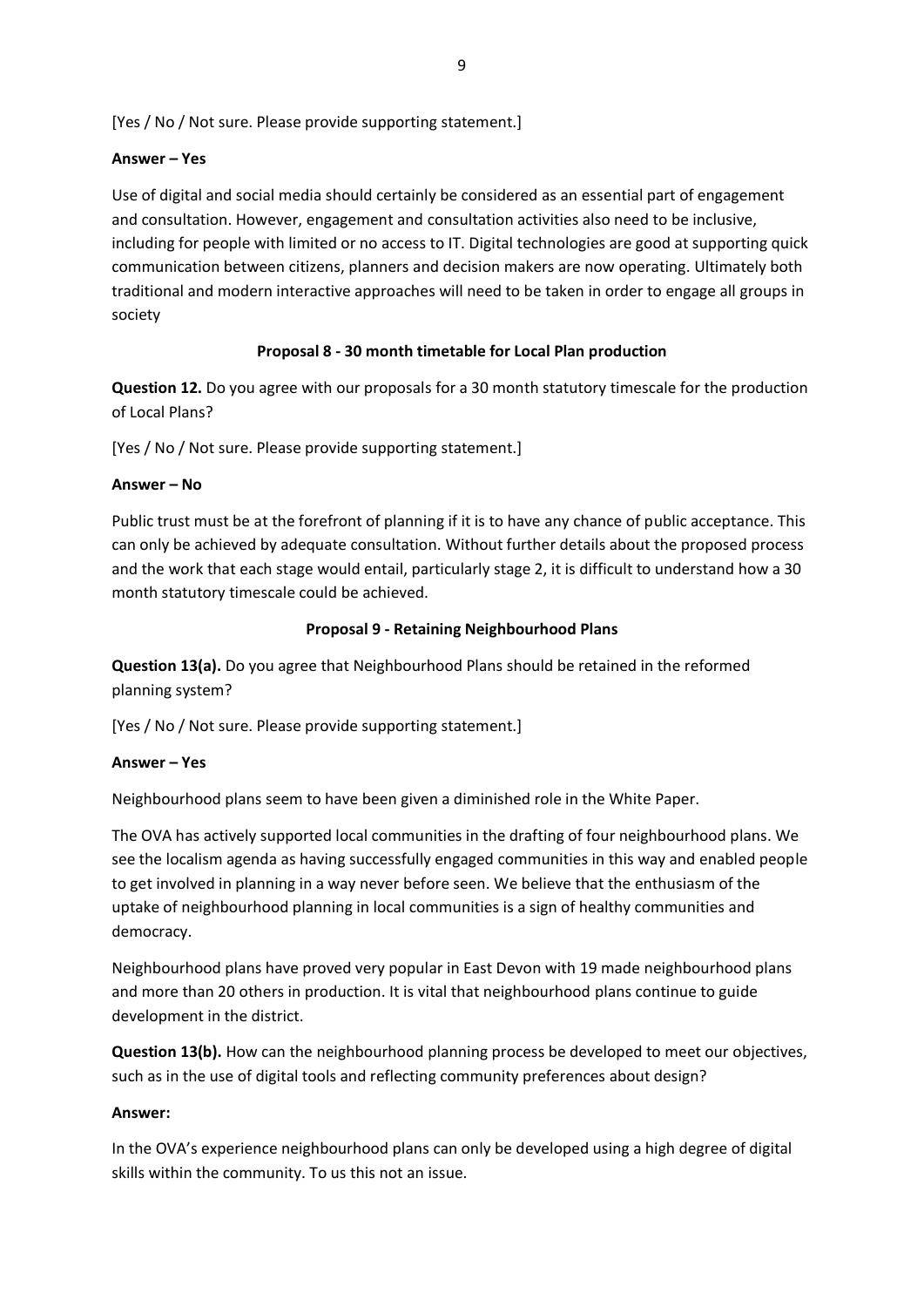Within a neighbourhood boundary there will be substantial number of areas, each of which exhibit their own character. For example: East Budleigh is the birthplace of Sir Walter Raleigh with mediaeval cob and thatched cottages with external chimney stacks added in the seventeenth century but it has many cottages built as part of the "model farm" building programme of the late 1800's to house agricultural workers. In contrast, three miles away, Budleigh Salterton is a seaside resort comprising Georgian, Edwardian and Inter-war year houses in large gardens.

"Government issued" patterned books are unlikely to be of use in these communities.

## **Proposal 10 – A stronger emphasis on build out through planning**

**Question 14.** Do you agree there should be a stronger emphasis on the build out of developments? And if so, what further measures would you support?

[Yes / No / Not sure. Please provide supporting statement.]

**Answer – Yes**

We support East Devon District Council's response. "Our experience of Cranbrook new town has shown how a large new community being delivered by a small range of housebuilders delivering similar products leads to relatively slow build out rates. Any measures that would increase build out but also deliver a wider range of new housing and increase competition to improve quality would be welcomed. It remains unclear exactly how this is to be achieved as the ownership of land and how it is disposed of is key to achieving this. At Cranbrook the first phases have been delivered by a consortium of a small number of developers who have had control of the land from the early stages. The development was master planned and design guides produced. These routes alone will not lead to diversification it is wider process of addressing the land market and how sites are brought forward more generally that is needed. Models where a development corporation or public body have brought forward development on their land and acted as master developer have been far more successful in achieving diversification, quality and build out. It is these mechanisms that need to be explored further to address this issue."

**Question 15.** What do you think about the design of new development that has happened recently in your area?

[Not sure or indifferent / Beautiful and/or well-designed / Ugly and/or poorly-designed / There hasn't been any / Other – please specify]

### **Answer**

Other – New developments contain elements of all of the above. Where they fail is that very few fit within their settings and all have failed to provide their affordable home quota.

**Question 16**: Sustainability is at the heart of our proposals. What is your priority for sustainability in your area? [Less reliance on cars / More green and open spaces / Energy efficiency of new buildings / More trees / Other – please specify]

### **Answer**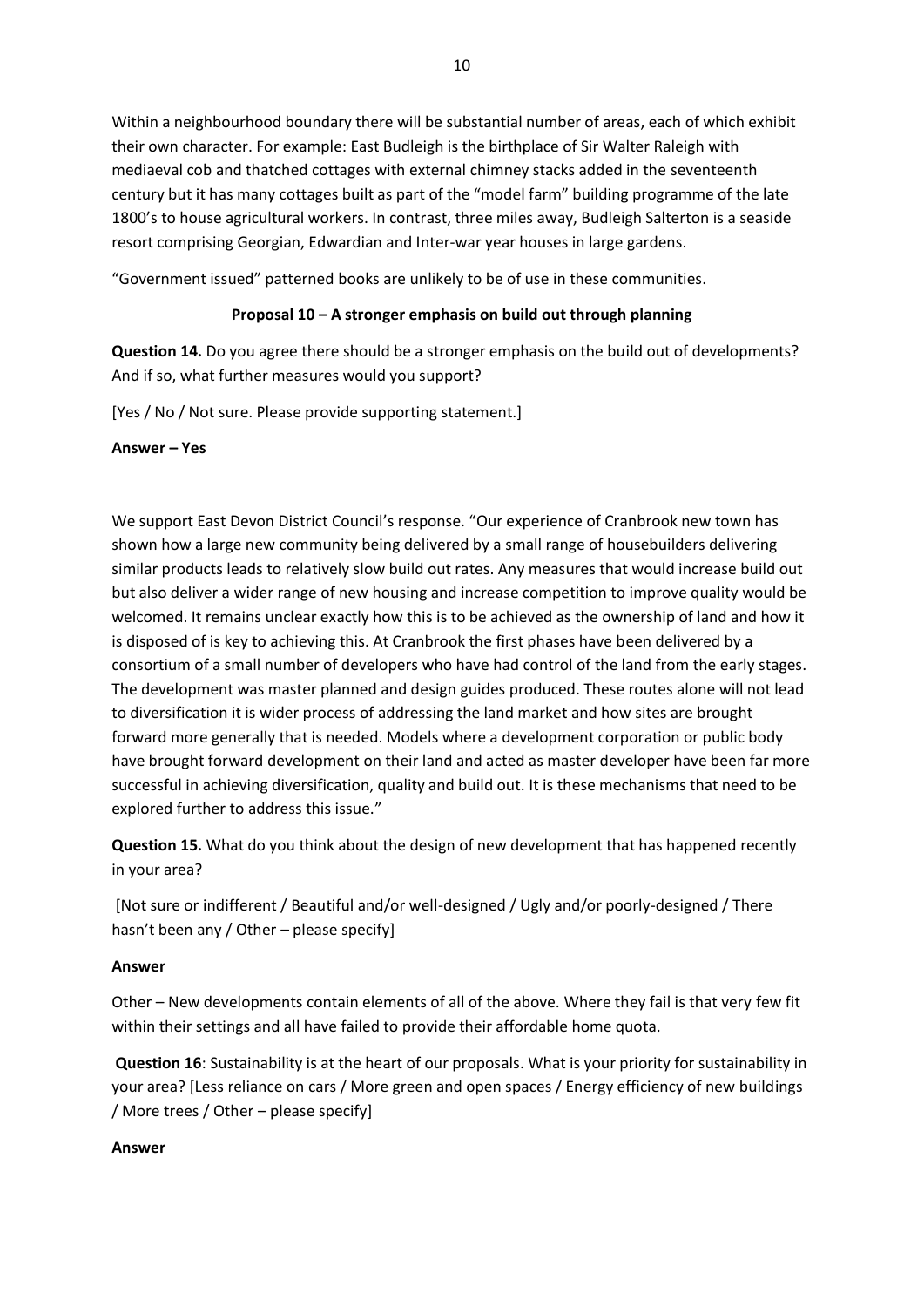We dispute that practical sustainability can be achieved in any process in which central government fixes local housing targets in the absence of any strategic spatial planning.

Where is climate change specifically addressed? How will the necessary infrastructure be planned and provided? The infrastructure levy is not adequate and will never provide this in advance.

# **Proposal 11 - Design guidance and codes to be prepared locally with community involvement**

**Question 17.** Do you agree with our proposals for improving the production and use of design guides and codes?

[Yes / No / Not sure. Please provide supporting statement.]

# **Answer – No**

In our answer to question 13 we illustrated the richness of rural England. We made the comment: "Government issued" patterned books are unlikely to be of use in these communities. It is not simply a matter of stand-alone design codes. There are also vital issues regarding climate change and quality which are only perfunctorily addressed in the White Paper and should go hand- in-hand with design.

# **Proposal 12 - To support the transition to a planning system which is more visual and rooted in local preferences and character**

**Question 18.** Do you agree that we should establish a new body to support design coding and building better places, and that each authority should have a chief officer for design and placemaking?

[Yes / No / Not sure. Please provide supporting statement.]

# **Answer – No**

This would only result in a centralised "one size fits all" solution.

Where would the resources come from and how long would it take to implement?

This is another example of how the White Paper is attempting to usurp local democracy. A good neighbourhood plan covers this. The OVA has experience of producing a local design statement, adopted in Oct 2004 for development and control purposes as interim supplementary planning guidance by East Devon District Council.

# **Proposal 13 - Homes England design focus**

**Question 19.** Do you agree with our proposal to consider how design might be given greater emphasis in the strategic objectives for Homes England?

[Yes / No / Not sure. Please provide supporting statement.]

**Answer – Yes** Supporting statement to the response

As the non-departmental body funding affordable homes, obviously Homes England should champion design as much as climate change.

### **Proposal 14 - Fast track for Beauty**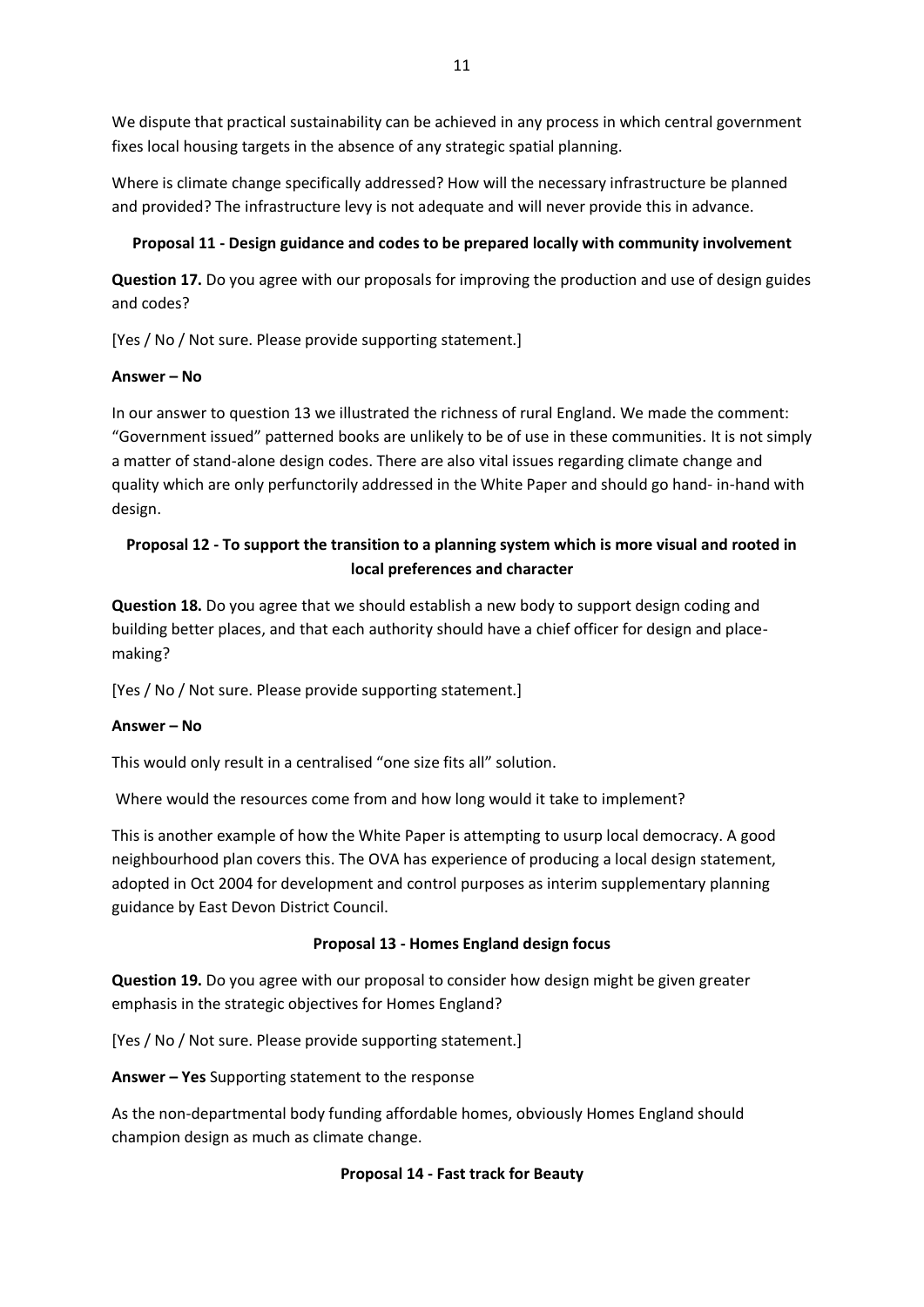**Question 20.** Do you agree with our proposals for implementing a fast-track for beauty?

[Yes / No / Not sure. Please provide supporting statement.]

### **Answer – No**

We are concerned that implementing a fast track for beauty might result in a speedy rather than a correct decision being taken. We also have concerns that the use of "pattern books" and "a limited set of form-based development types" might limit the opportunity for innovative design that respects local distinctiveness. See answers to question 13.

Experience in East Devon has been that design quality in housing has sometimes been lost when delivered by volume builders.

### **Proposal 15 - Amending the National Planning Policy Framework**

(No questions on this proposal)

## **Proposal 16 - Streamlined assessment of environmental impacts**

(No questions on this proposal – further consultation expected)

### **Proposal 17 - Historic conservation**

(No questions on this proposal)

## **Proposal 18 - Energy efficiency standards for buildings**

(No questions have been included in the white paper for this proposal.)

# **Proposal 19 - Reforming Community Infrastructure Levy (CIL)**

### **Note: there is no question 21!**

**Question 22(a).** Should the Government replace the Community Infrastructure Levy and Section 106 planning obligations with a new consolidated Infrastructure Levy, which is charged as a fixed proportion of development value above a set threshold?

[Yes / No / Not sure. Please provide supporting statement.]

### **Answer – beyond out brief leave this question unanswered**

**Question 22(b).** Should the Infrastructure Levy rates be set nationally at a single rate, set nationally at an area-specific rate, or set locally?

[Nationally at a single rate / Nationally at an area-specific rate / Locally]

# **Answer – beyond out brief leave this question unanswered**

**Question 22(c).** Should the Infrastructure Levy aim to capture the same amount of value overall, or more value, to support greater investment in infrastructure, affordable housing and local communities?

[Same amount overall / More value / Less value / Not sure. Please provide supporting statement.]

### **Answer –– beyond out brief leave this question unanswered**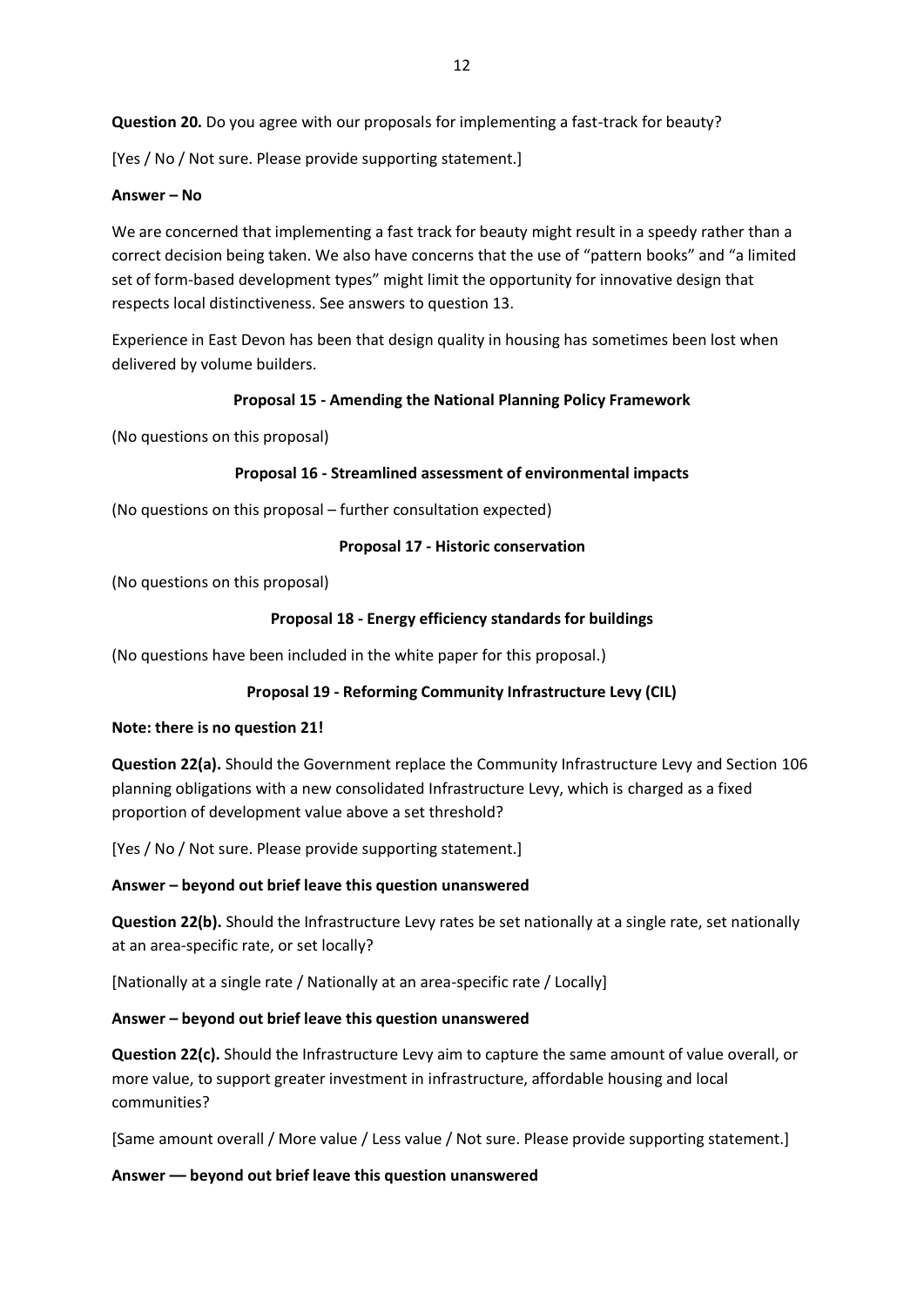**Question 22(d).** Should we allow local authorities to borrow against the Infrastructure Levy, to support infrastructure delivery in their area?

[Yes / No / Not sure. Please provide supporting statement.]

## **Answer – – beyond out brief leave this question unanswered**

## **Proposal 20 - Capturing changes of use in Infrastructure Levy**

**Question 23.** Do you agree that the scope of the reformed Infrastructure Levy should capture changes of use through permitted development rights?

[Yes / No / Not sure. Please provide supporting statement.]

## **Answer – – beyond out brief leave this question unanswered**

## **Proposal 21 - Infrastructure Levy to deliver affordable housing**

**Question 24(a).** Do you agree that we should aim to secure at least the same amount of affordable housing under the Infrastructure Levy, and as much on-site affordable provision, as at present?

[Yes / No / Not sure. Please provide supporting statement.]

### **Answer – Yes**

All parts of the country from metropolitan areas to the smallest rural communities need more affordable homes. But building more market value homes in the expectation that this will provide them has completely failed in East Devon. An even more pressing problem, not addressed in the White Paper, is the need to provide more social housing.

**Question 24(b).** Should affordable housing be secured as in-kind payment towards the Infrastructure Levy, or as a 'right to purchase' at discounted rates for local authorities?

[Yes / No / Not sure. Please provide supporting statement.]

### **Answer – – beyond out brief leave this question unanswered**

**Question 24(c).** If an in-kind delivery approach is taken, should we mitigate against local authority overpayment risk?

[Yes / No / Not sure. Please provide supporting statement.]

### **Answer –– beyond out brief leave this question unanswered**

**Question 24(d).** If an in-kind delivery approach is taken, are there additional steps that would need to be taken to support affordable housing quality?

[Yes / No / Not sure. Please provide supporting statement.]

### **Answer –– beyond out brief leave this question unanswered**

# **Proposal 22 - Increased freedom for spending Infrastructure levy**

**Question 25.** Should local authorities have fewer restrictions over how they spend the Infrastructure Levy?